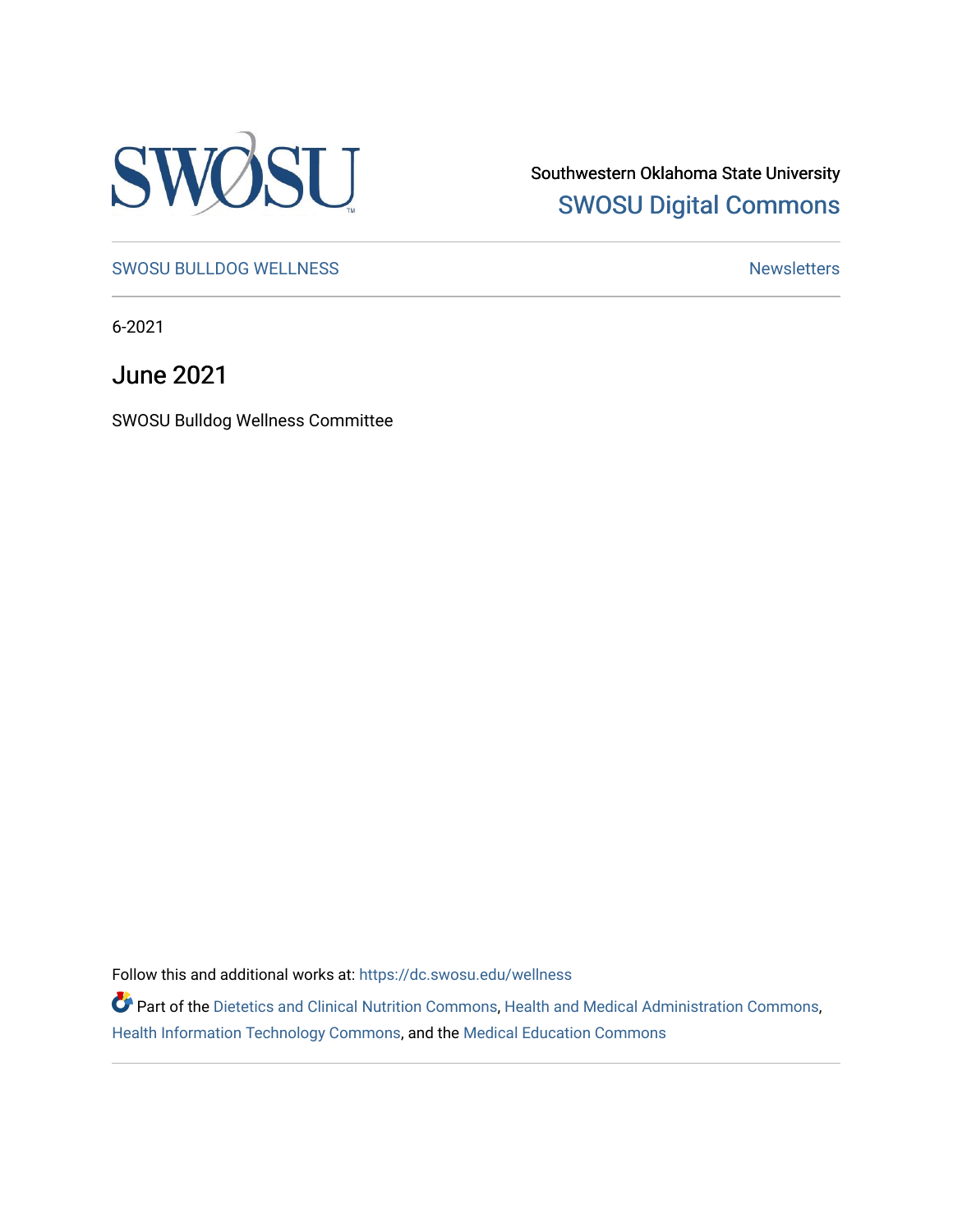

death.

# SWOSU Bulldog Wellness

June 2021

## **Men's Health Month**

 $\overline{a}$ 

Focusing on improving the lifestyles of men.



Because of its impact on wives, mothers, daughters, and sisters, men's health is truly a family issue."

-*Bill Richardson (Congressional Record, H3905-H3906, May 24, 1994)*